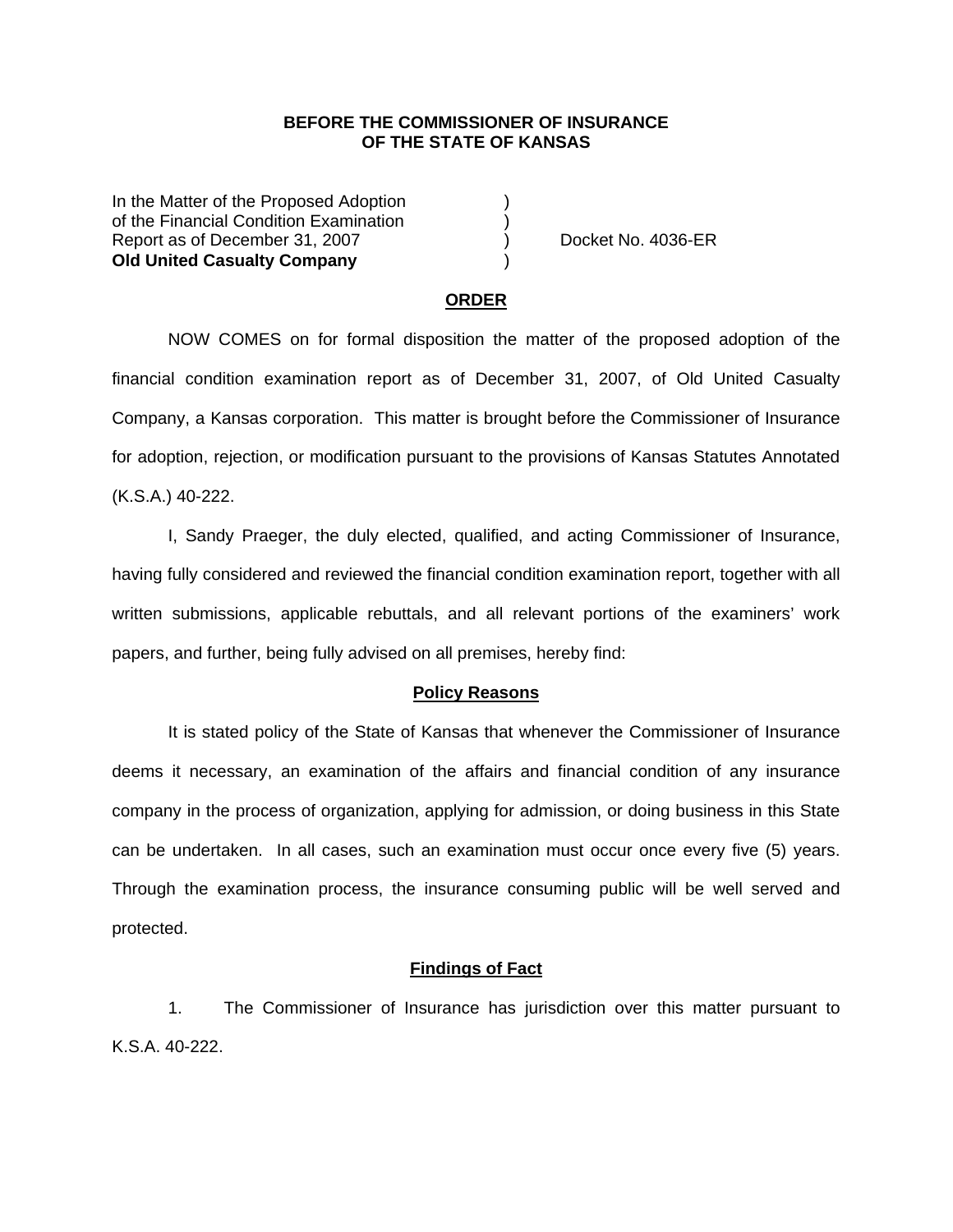2. An examination of Old United Casualty Company was undertaken by the Kansas Insurance Department and was completed on June 26, 2009.

 3. The examiner-in-charge tendered and filed with the Kansas Insurance Department a verified written report of the examination within thirty (30) days following completion of the examination, to wit; July 17, 2009.

 4. Following receipt of the verified report, the Kansas Insurance Department transmitted the report to Old United Casualty Company on August 11, 2009, with a duly executed notice advising the company of its opportunity to prepare and submit to the Kansas Insurance Department a written submission or rebuttal with respect to any and all matters contained in the report. Old United Casualty Company was further advised that any written submission or rebuttal needed to be filed with the Kansas Insurance Department no later than thirty (30) days after receipt of the verified report.

 5. Old United Casualty Company filed a written acceptance of the verified report on August 25, 2009.

6. Based upon the written submission tendered by Old United Casualty Company, the company took no exceptions to matters contained in the verified report.

 7. Within thirty (30) days of the end of the time period allowed for written submission or rebuttal, the Commissioner of Insurance fully reviewed the report, together with all written submissions and rebuttals provided by Old United Casualty Company. The Commissioner of Insurance further reviewed all relevant workpapers.

 8. No other written submissions or rebuttals were submitted by Old United Casualty Company.

## **Conclusion of Law**

9. K.S.A. 40-222(k)(2) provides:

"Within 30 days of the end of the period allowed for the receipt of written submissions or rebuttals, the commissioner shall fully consider and review the